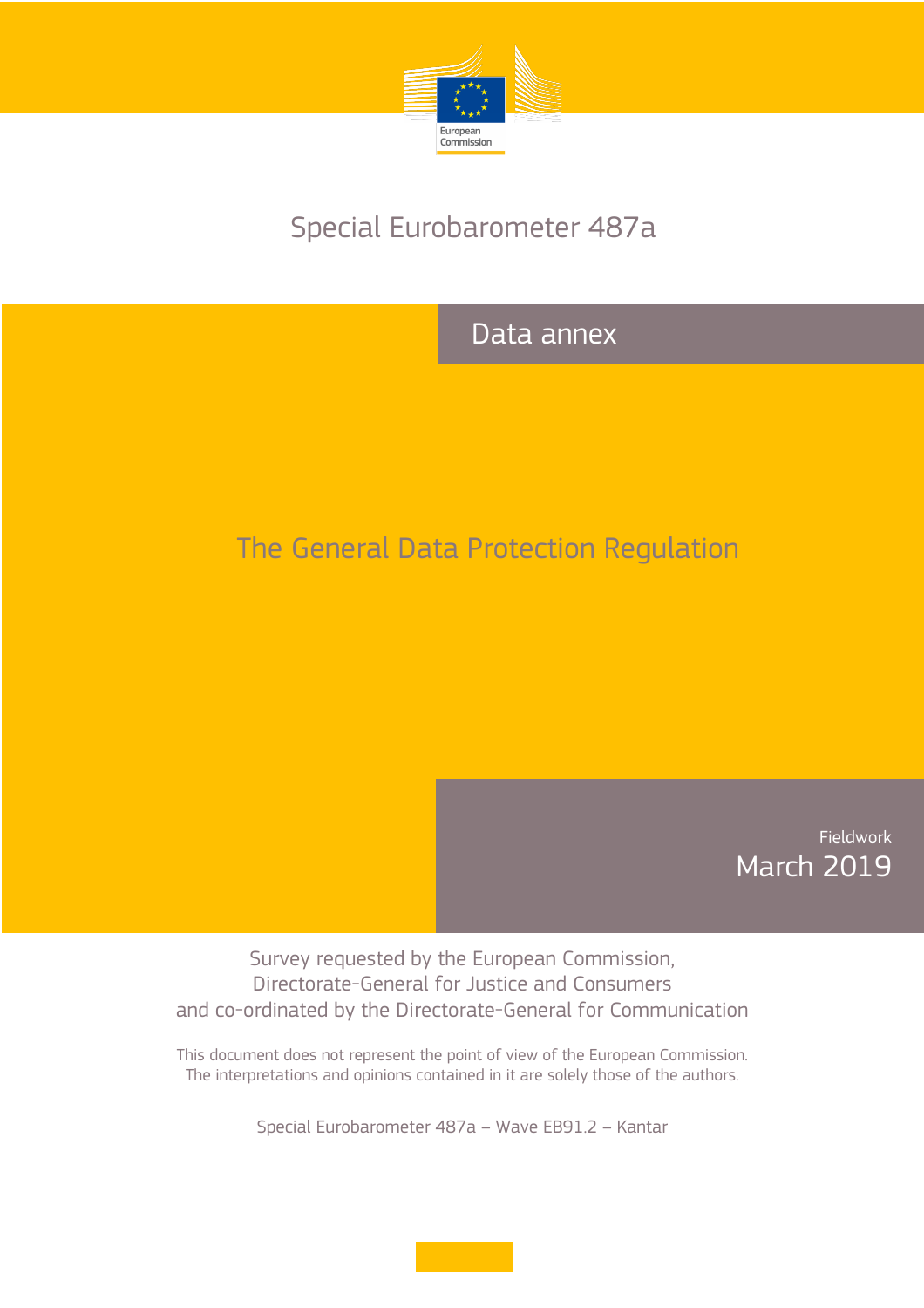### March 2019 Tables

- **QB16** Have you heard about the existence of a public authority in (OUR COUNTRY) responsible for protecting your rights regarding your personal data?
	- **(%)**

| (70 J                              |                      |                                                           |                           |                                                                  |                           |               |                           |                         |          |                           |
|------------------------------------|----------------------|-----------------------------------------------------------|---------------------------|------------------------------------------------------------------|---------------------------|---------------|---------------------------|-------------------------|----------|---------------------------|
|                                    |                      | public authority is responsible<br>Yes and you know which |                           | Yes, but you don't know which<br>public authority is responsible |                           | $\frac{1}{2}$ |                           | Don't know              |          | Total 'Yes'               |
|                                    |                      | EB91.2                                                    | Diff. EB91.2<br>$-EB83.1$ | EB91.2                                                           | Diff. EB91.2<br>$-EB83.1$ | EB91.2        | Diff. EB91.2<br>$-EB83.1$ | EB91.2                  | EB91.2   | Diff. EB91.2<br>$-EB83.1$ |
| <b>EU28</b>                        | €.                   | 20                                                        | N.A                       | 37                                                               | N.A                       | 41            | $-20$                     | $\overline{\mathbf{c}}$ | 57       | 20                        |
| BE                                 |                      | 11                                                        | N.A                       | 41                                                               | N.A                       | 47            | $-21$                     | $\mathbf 1$             | 53       | 22                        |
| BG                                 |                      | 15                                                        | N.A                       | 37                                                               | N.A                       | 41            | $-16$                     | 7                       | 53       | 15                        |
| CZ                                 |                      | 21                                                        | N.A                       | 40                                                               | N.A                       | 38            | $-14$                     | $\mathbf 1$             | 61       | 15                        |
| DK                                 |                      | 21                                                        | N.A                       | 45                                                               | N.A                       | 32            | $-17$                     | $\overline{\mathbf{c}}$ | 66       | 17                        |
| DE                                 |                      | 20                                                        | N.A                       | 39                                                               | N.A                       | 39            | $-13$                     | 3                       | 58       | 14                        |
| EE                                 |                      | 27                                                        | N.A                       | 38                                                               | N.A                       | 32            | $-30$                     | 3                       | 65       | 30                        |
| IE                                 |                      | 28                                                        | N.A                       | 31                                                               | N.A                       | 39            | $-17$                     | 3                       | 59       | 16                        |
| EL                                 | ١Ŧ                   | 22                                                        | N.A                       | 42                                                               | N.A                       | 34            | $-10$                     | $\overline{\mathbf{c}}$ | 64       | 8                         |
| ES                                 | 瘤                    | 14                                                        | N.A                       | 26                                                               | N.A                       | 57            | $-22$                     | 4                       | 40       | 20                        |
| FR                                 |                      | 20                                                        | N.A                       | 38                                                               | N.A                       | 41            | $-23$                     | $\mathbf 1$             | 58       | 23                        |
| HR                                 |                      | 15                                                        | N.A                       | 46                                                               | N.A                       | 37            | $-32$                     | $\overline{\mathbf{c}}$ | 61       | 32                        |
| $\begin{array}{c} \Pi \end{array}$ |                      | 18                                                        | N.A                       | 37                                                               | N.A                       | 43            | $-24$                     | $\overline{\mathbf{c}}$ | 55       | 24                        |
| <b>CY</b>                          | $\blacktriangledown$ | 21                                                        | N.A                       | 38                                                               | N.A                       | 39            | $-21$                     | $\overline{\mathbf{c}}$ | 59       | 20                        |
| LV                                 |                      | 28                                                        | N.A                       | 48                                                               | N.A                       | 22            | $-43$                     | $\overline{\mathbf{c}}$ | 76       | 42                        |
| $\mathsf{LT}$                      |                      | 17                                                        | N.A                       | 44                                                               | N.A                       | 37            | $-23$                     | $\mathbf{1}$            | 61       | 23                        |
| LU                                 |                      | 25                                                        | $N.A$                     | 34                                                               | $N.A$                     | 39            | $-26$                     | $\overline{2}$          | 58       | 25                        |
| HU                                 | $^*$ .               | 16                                                        | N.A                       | 31                                                               | N.A                       | 52            | $-6$                      | 1                       | 47       | $\boldsymbol{7}$          |
| MT                                 |                      | 24<br>25                                                  | N.A                       | 32                                                               | N.A                       | 36            | $-11$                     | 8                       | 56       | $\overline{4}$            |
| $\mathsf{NL}\xspace$<br>AT         |                      | 21                                                        | N.A<br>N.A                | 57<br>34                                                         | N.A<br>N.A                | 18<br>44      | $-31$<br>$-11$            | 0<br>1                  | 82<br>55 | 32<br>13                  |
| PL                                 |                      | 27                                                        | N.A                       | 31                                                               | N.A                       | 40            | $-16$                     | $\overline{2}$          | 58       | 16                        |
| PT                                 | $\bullet$            | 18                                                        | $N.A$                     | 41                                                               | $N.A$                     | 40            | $-24$                     | 1                       | 59       | 24                        |
| <b>RO</b>                          | H.                   | 14                                                        | N.A                       | 32                                                               | N.A                       | 52            | $-25$                     | $\overline{2}$          | 46       | 24                        |
| SI                                 | $\bullet$ .          | 19                                                        | N.A                       | 50                                                               | N.A                       | 30            | $-14$                     | 0                       | 69       | 14                        |
| SK                                 | [∯                   | 25                                                        | N.A                       | 42                                                               | N.A                       | 30            | $-35$                     | $\overline{2}$          | 67       | 33                        |
| $\mathbb{F}\mathrm{I}$             | ┶                    | 27                                                        | N.A                       | 47                                                               | N.A                       | 25            | $-37$                     | 1                       | 74       | 37                        |
| SE                                 |                      | 19                                                        | N.A                       | 54                                                               | N.A                       | 25            | $-22$                     | 1                       | 74       | 23                        |
| UK                                 | NK<br>Ar             | 21                                                        | N.A                       | 37                                                               | N.A                       | 39            | $-21$                     | $\overline{\mathbf{c}}$ | 59       | 22                        |
|                                    |                      |                                                           |                           |                                                                  |                           |               |                           |                         |          |                           |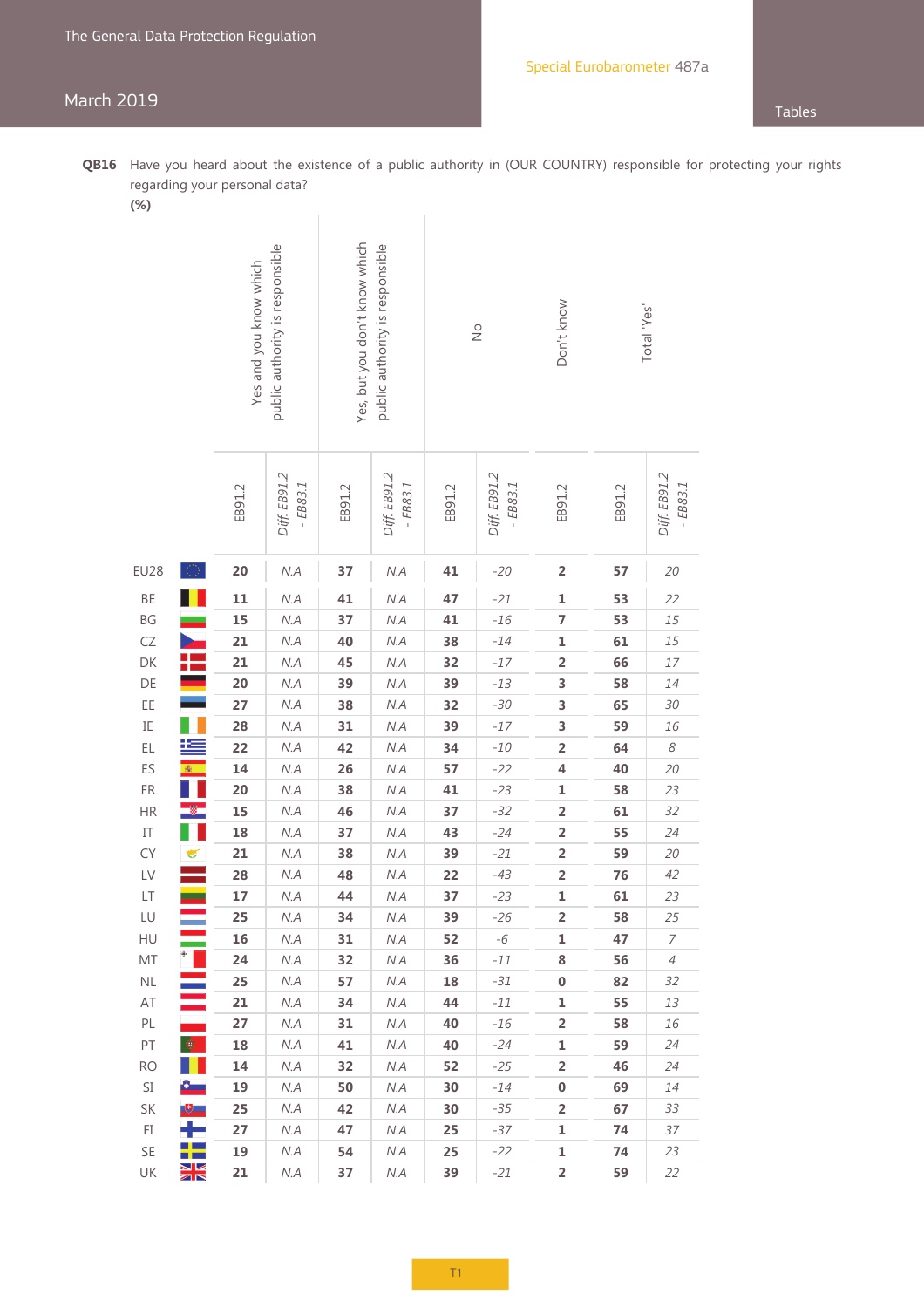### March 2019 Tables

**QB17** Have you heard of the General Data Protection Regulation (GDPR), which came into force in 2018? **(%)**

|                            |               | Yes and you know what it is | Yes, but you don't know<br>exactly what it is | $\frac{1}{2}$ | Don't know       | Total 'Yes, have heard of it' |
|----------------------------|---------------|-----------------------------|-----------------------------------------------|---------------|------------------|-------------------------------|
| <b>EU28</b>                | $\bigcirc$    | 36                          | 31                                            | 32            | $\mathbf 1$      | 67                            |
| BE                         |               | 25                          | 28                                            | 47            | $\mathbf 0$      | 53                            |
| BG                         |               | 19                          | 42                                            | 35            | $\overline{4}$   | 61                            |
| CZ                         | $\frac{1}{2}$ | 50                          | 35                                            | 15            | $\mathbf 0$      | 85                            |
| DK                         |               | 51                          | 30                                            | 18            | $\mathbf 1$      | 81                            |
| DE                         |               | 42                          | 37                                            | 20            | $\mathbf{1}$     | 79                            |
| EE                         |               | 28                          | 30                                            | 41            | $\mathbf 1$      | 58                            |
| IE                         |               | 50                          | 28                                            | 21            | $\mathbf 1$      | 78                            |
| EL                         | Ł,            | 35                          | 32                                            | 32            | $\mathbf 1$      | 67                            |
| ES                         | 8.            | 34                          | 33                                            | 32            | $\mathbf 1$      | 67                            |
| FR                         |               | 18                          | 26                                            | 55            | $\mathbf 1$      | 44                            |
| HR                         |               | 31                          | 41                                            | 27            | $\mathbf 1$      | 72                            |
| $\ensuremath{\mathsf{IT}}$ |               | 17                          | 32                                            | 50            | $\mathbf 1$      | 49                            |
| <b>CY</b>                  |               | 27                          | 31                                            | 41            | $\mathbf 1$      | 58                            |
| LV                         |               | 42                          | 32                                            | 26            | $\mathbf 0$      | 74                            |
| LT                         |               | 23                          | 37                                            | 40            | $\mathbf 0$      | 60                            |
| LU                         |               | 44                          | 27                                            | 27            | $\overline{c}$   | 71                            |
| HU                         |               | 25                          | 34                                            | 41            | $\mathbf 0$      | 59                            |
| MT                         |               | 39                          | 24                                            | 31            | 6                | 63                            |
| NL                         |               | 60                          | 27                                            | 13            | $\mathbf 0$      | 87                            |
| AT                         |               | 40                          | 36                                            | 23            | $\mathbf 1$      | 76                            |
| PL                         |               | 56                          | 30                                            | 14            | $\boldsymbol{0}$ | 86                            |
| PT                         | ۰             | 30                          | 41                                            | 29            | $\mathbf 0$      | $71\,$                        |
| <b>RO</b>                  |               | 30                          | 29                                            | 40            | $\mathbf 1$      | 59                            |
| $\mathsf{SI}$              |               | 31                          | 41                                            | 28            | 0                | 72                            |
| SK                         | ए∎            | 49                          | 34                                            | 16            | $\mathbf 1$      | 83                            |
| $\mathbb{F}\mathbb{I}$     |               | 35                          | 31                                            | 33            | $\mathbf 1$      | 66                            |
| SE                         |               | 63                          | 27                                            | $10$          | $\boldsymbol{0}$ | 90                            |
| UK                         | NK<br>NK      | 47                          | 24                                            | 27            | $\overline{2}$   | $71\,$                        |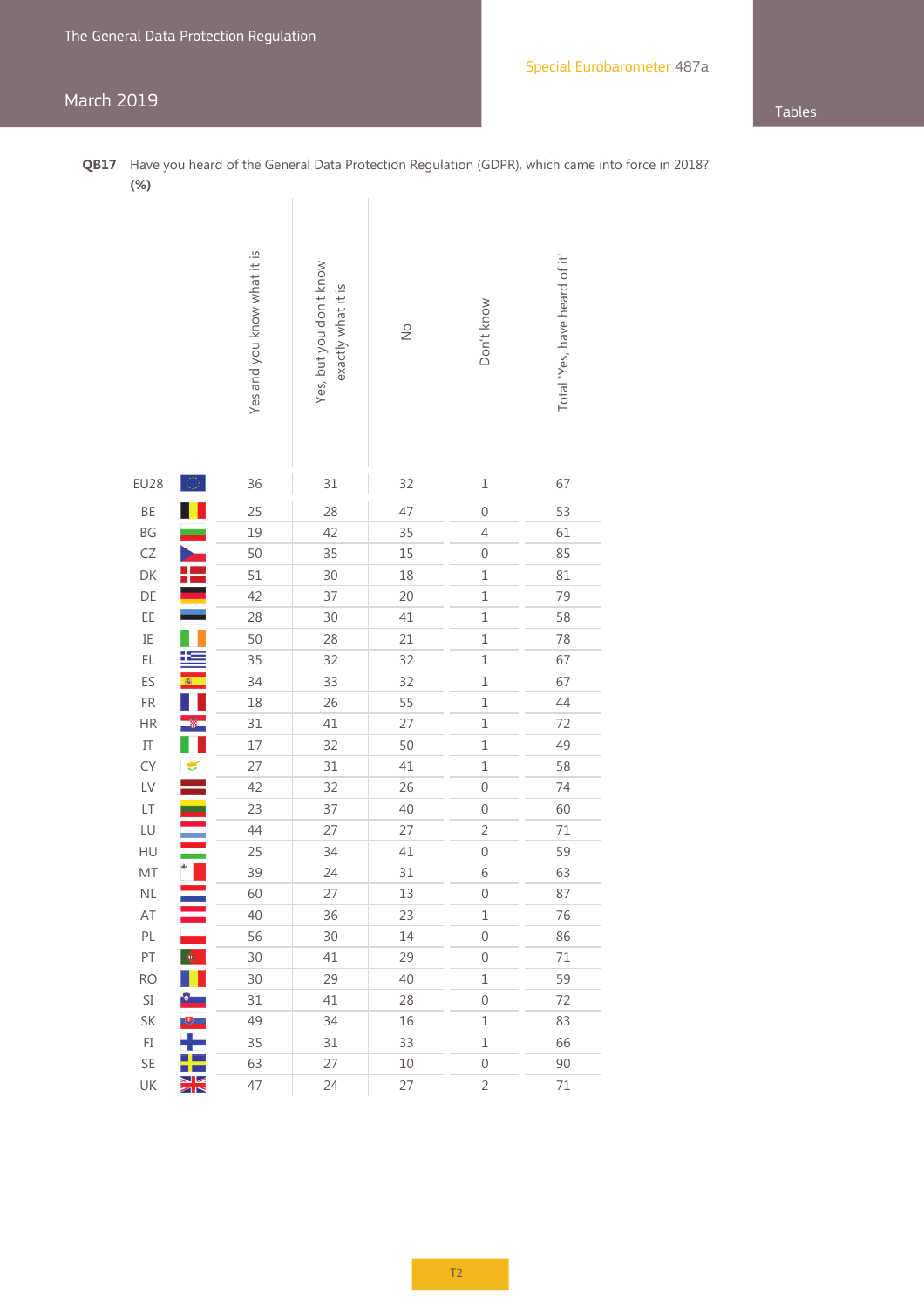### **TECHNICAL SPECIFICATIONS**

Between the 15<sup>th</sup> and 29<sup>th</sup> of March 2019, Kantar carried out the wave 91.2 of the EUROBAROMETER survey, at the request of the European Commission, Directorate-General for Communication, "Media monitoring and Eurobarometer" Unit.

The wave 91.2 covers the population of the respective nationalities of the European Union Member States, resident in each of the 28 Member States and aged 15 years and over.

|           | <b>COUNTRIES</b>      | <b>INSTITUTES</b>                                    | N°<br><b>INTERVIEWS</b> | <b>DATES</b> | <b>FIELDWORK</b> | POPULATION<br>$15+$ | PROPORTION<br><b>EU28</b> |
|-----------|-----------------------|------------------------------------------------------|-------------------------|--------------|------------------|---------------------|---------------------------|
| <b>BE</b> | Belgium               | Kantar Belgium (Kantar TNS)                          | 1.041                   | 15/03/2019   | 26/03/2019       | 9.693.779           | 2.25%                     |
| <b>BG</b> | <b>Bulgaria</b>       | <b>Kantar TNS BBSS</b>                               | 1.026                   | 15/03/2019   | 25/03/2019       | 6.537.535           | 1.52%                     |
| CZ        | Czechia               | Kantar CZ                                            | 1,068                   | 15/03/2019   | 26/03/2019       | 9,238,431           | 2.14%                     |
| DK        | <b>Denmark</b>        | Kantar Gallup                                        | 1.017                   | 15/03/2019   | 26/03/2019       | 4.838.729           | 1.12%                     |
| DE        | Germany               | Kantar Deutschland                                   | 1,507                   | 15/03/2019   | 29/03/2019       | 70,160,634          | 16.26%                    |
| EE        | Estonia               | Kantar Emor                                          | 1,005                   | 15/03/2019   | 26/03/2019       | 1,160,064           | 0.27%                     |
| IE        | Ireland               | Behaviour & Attitudes                                | 1,078                   | 15/03/2019   | 26/03/2019       | 3,592,162           | 0.83%                     |
| EL.       | Greece                | Taylor Nelson Sofres Market Research                 | 1.014                   | 15/03/2019   | 24/03/2019       | 9,937,810           | 2.30%                     |
| ES        | Spain                 | TNS Investigación de Mercados y Opinión              | 1,014                   | 15/03/2019   | 25/03/2019       | 39,445,245          | 9.14%                     |
| <b>FR</b> | France                | Kantar Public France                                 | 1,013                   | 15/03/2019   | 25/03/2019       | 54,097,255          | 12.54%                    |
| <b>HR</b> | Croatia               | Hendal                                               | 1,010                   | 15/03/2019   | 25/03/2019       | 3,796,476           | 0.88%                     |
| IT        | Italy                 | Kantar Italia                                        | 1.021                   | 15/03/2019   | 25/03/2019       | 52.334.536          | 12.13%                    |
| CY        | Rep. Of Cyprus        | <b>CYMAR Market Research</b>                         | 505                     | 25/03/2019   | 26/03/2019       | 741.308             | 0.17%                     |
| LV        | Latvia                | <b>Kantar TNS Latvia</b>                             | 1.012                   | 15/03/2019   | 26/03/2019       | 1,707,082           | 0.40%                     |
| LT        | Lithuania             | <b>TNS LT</b>                                        | 1.004                   | 15/03/2019   | 25/03/2019       | 2,513,384           | 0.58%                     |
| LU        | Luxembourg            | <b>ILReS</b>                                         | 512                     | 15/03/2019   | 26/03/2019       | 457.127             | 0.11%                     |
| HU        | Hungary               | Kantar Hoffmann                                      | 1,030                   | 15/03/2019   | 26/03/2019       | 8,781,161           | 2.04%                     |
| MT        | Malta                 | <b>MISCO</b> International                           | 497                     | 15/03/2019   | 27/03/2019       | 364.171             | 0.08%                     |
| <b>NL</b> | <b>Netherlands</b>    | <b>TNS NIPO</b>                                      | 1,017                   | 15/03/2019   | 26/03/2019       | 13,979,215          | 3.24%                     |
| AT        | Austria               | Das Österreichische Gallup Institut                  | 1,006                   | 15/03/2019   | 25/03/2019       | 7,554,711           | 1.75%                     |
| PL        | Poland                | Kantar Polska                                        | 1,011                   | 15/03/2019   | 26/03/2019       | 33,444,171          | 7.75%                     |
| PT        | Portugal              | Marktest - Marketing, Organização e<br>Formação      | 1,013                   | 15/03/2019   | 25/03/2019       | 8,480,126           | 1.97%                     |
| <b>RO</b> | Romania               | Centrul Pentru Studierea Opiniei si Pietei<br>(CSOP) | 1.025                   | 15/03/2019   | 25/03/2019       | 16,852,701          | 3.91%                     |
| SI.       | Slovenia              | Mediana DOO                                          | 1.016                   | 15/03/2019   | 24/03/2019       | 1,760,032           | 0.41%                     |
| <b>SK</b> | Slovakia              | Kantar Slovakia                                      | 1.020                   | 15/03/2019   | 26/03/2019       | 4.586.024           | 1.06%                     |
| FI        | Finland               | Kantar TNS Oy                                        | 1,000                   | 15/03/2019   | 26/03/2019       | 4,747,810           | 1.10%                     |
| <b>SE</b> | Sweden                | Kantar Sifo                                          | 1,021                   | 15/03/2019   | 26/03/2019       | 7,998,763           | 1.85%                     |
| UK        | <b>United Kingdom</b> | Kantar UK Limited                                    | 1,021                   | 15/03/2019   | 26/03/2019       | 52,651,777          | 12.20%                    |
|           |                       | <b>TOTAL EU28</b>                                    | 27,524                  | 15/03/2019   | 29/03/2019       | 431,452,219         | 100%*                     |